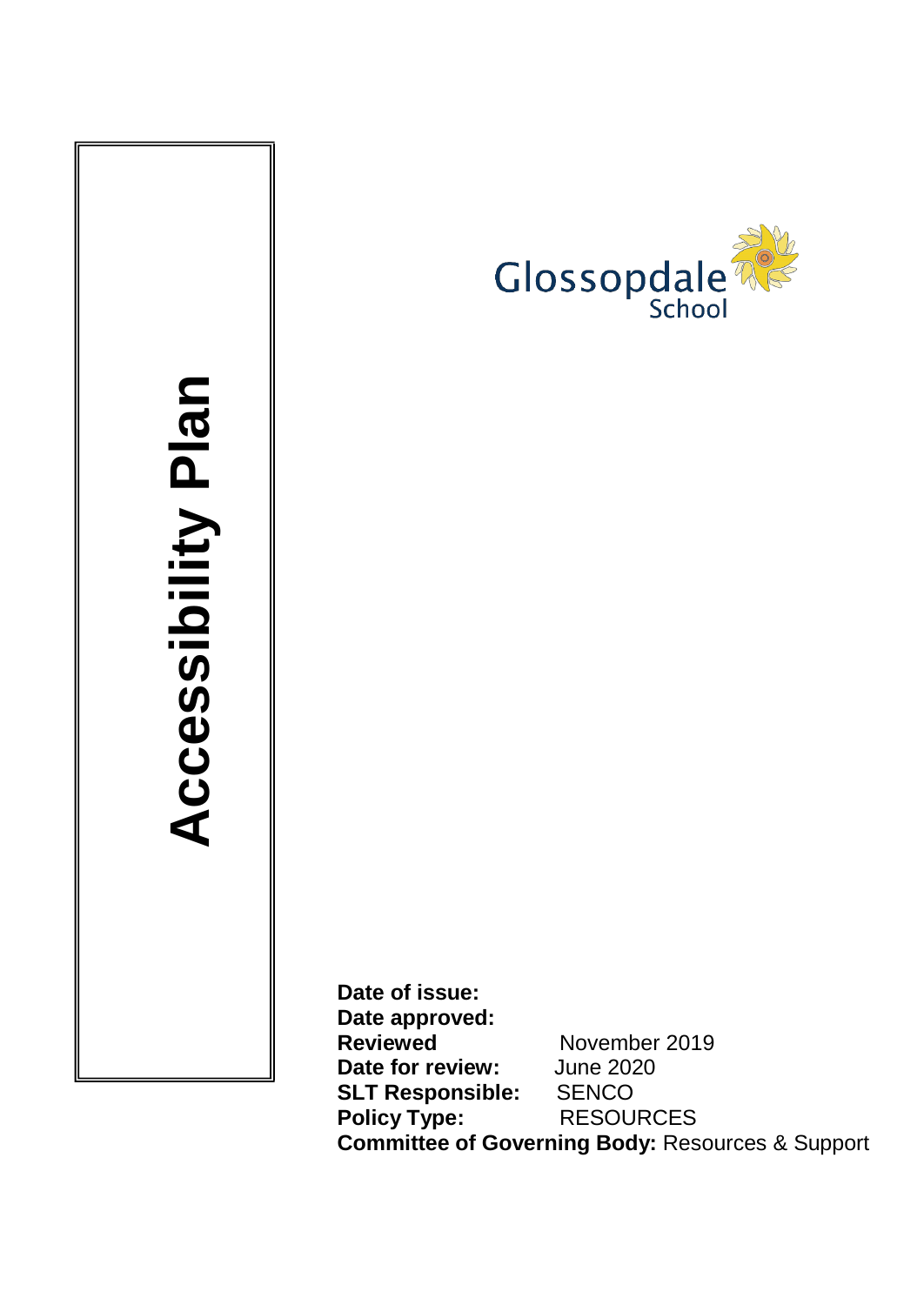### **GLOSSOPDALE SCHOOL**

### **ACCESSIBILITY PLAN**

Glossopdale School has welcomed students with a wide range of special educational needs and physical/sensory disabilities for many years. Many of the resources and strategies required by the Disability Discrimination Act 2001, hereafter referred to as DDA, have been in place at Glossopdale for a considerable time. The School now recognises that it has an extended range of duties and needs to extend its provisions to provide for all students, staff, parents and visitors of the school**.**

As an enhanced resource school, Glossopdale has considerable experience of responding to the needs of students in the 3 ways detailed under Part 4 of the DDA – in the classroom, in and around the school and in the wider life of the school, (out of hours activities, clubs and learning groups).

### **The School's Duties Under Part 4 of the DDA**

- increasing the extent to which disabled students, staff, parents and visitors can participate in the school curriculum.
- improving the physical environment of the school to increase the extent to which disabled students, staff, parents and visitors can take advantage of education and associated services.
- improving the delivery to disabled students, staff, parents and visitors of written information which is provided to students, staff, parents and visitors who are not disabled.

The school recognises the need to differentiate the curriculum to meet a variety of individual's needs. It is also recognised that the school needs to go beyond the basic principles of threelevel differentiation and respond to the fact that, for students whose attainments fall significantly below the expected levels at a particular key stage, a much greater degree of differentiation will be necessary.

There is regular consultation with Advisory Services e.g.:

- Educational Psychology
- Speech and Language Therapy
- **Service for Visually-Impaired Students**
- **Service for Hearing-Impaired Students**
- **Service for Physically-Impaired Students**
- ↓ School Medical Officer
- Occupational Therapy
- Physiotherapy
- **Social Services (Disability Team)**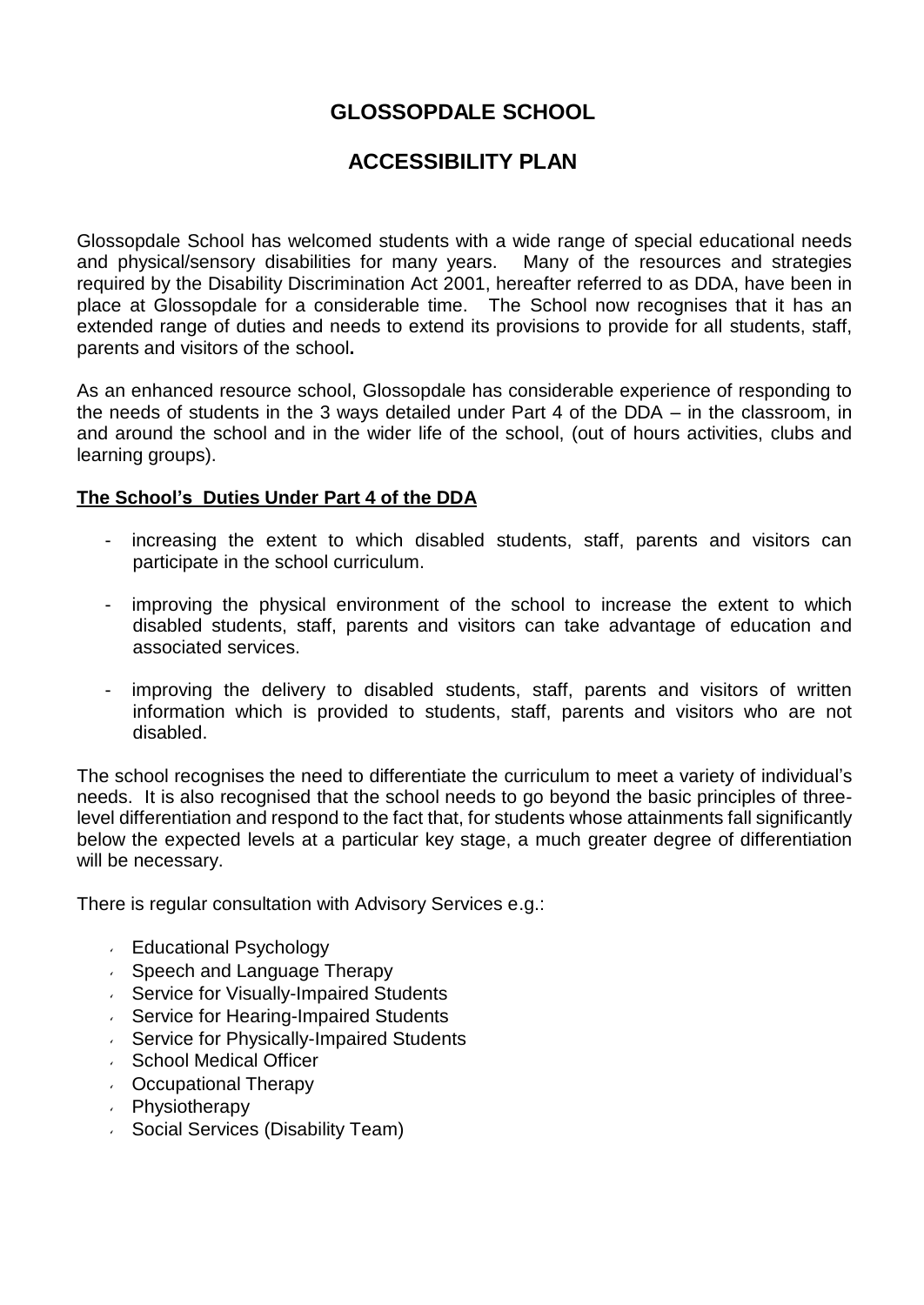- County Behaviour Team
- Autistic Spectrum Disorder Support Team
- **Professionals from other LA's whose students are placed in Glossopdale.**
- Police Safer School's Partnership
- $\sim$  LA catering services Healthy Eating Agenda

Teaching staff will be asked to keep issues of access and differentiation high on the agenda for activities in and out of the classroom. An ethos of full inclusion will continue to be promoted across the school.

### **Staff and Visitor Accessibility Plan**

The school regularly reviews DDA issues through a variety of means, including site walks conducted by the Principal, Business Manager, Premises Manager and staff union representatives. It also meets regularly with staff representative groups where DDA issues can be raised, discussed and consulted upon. Regular reviews of associated documentation, such as accident and "near-miss" incident records, are also reported to the Health and Safety Committee.

The school liaises directly with Heath and Safety and Property Services experts on DDA issues. It addresses such issues as:

- DDA access to buildings, including installing automated door opening
- **Reviewing lift or ramp access to areas on different height levels**
- Hazard warning paint on walkways, stairs, railings, pillars, etc.
- **Emergency call systems**
- Providing and policing parking bays for people with disabilities

Areas of concern can be expressed directly to:

- Business Manager
- Assistant Principal: Behaviour, Attendance and Welfare
- Premises Manager

Alternatively, issues can be raised through line management, caretakers or via Reception.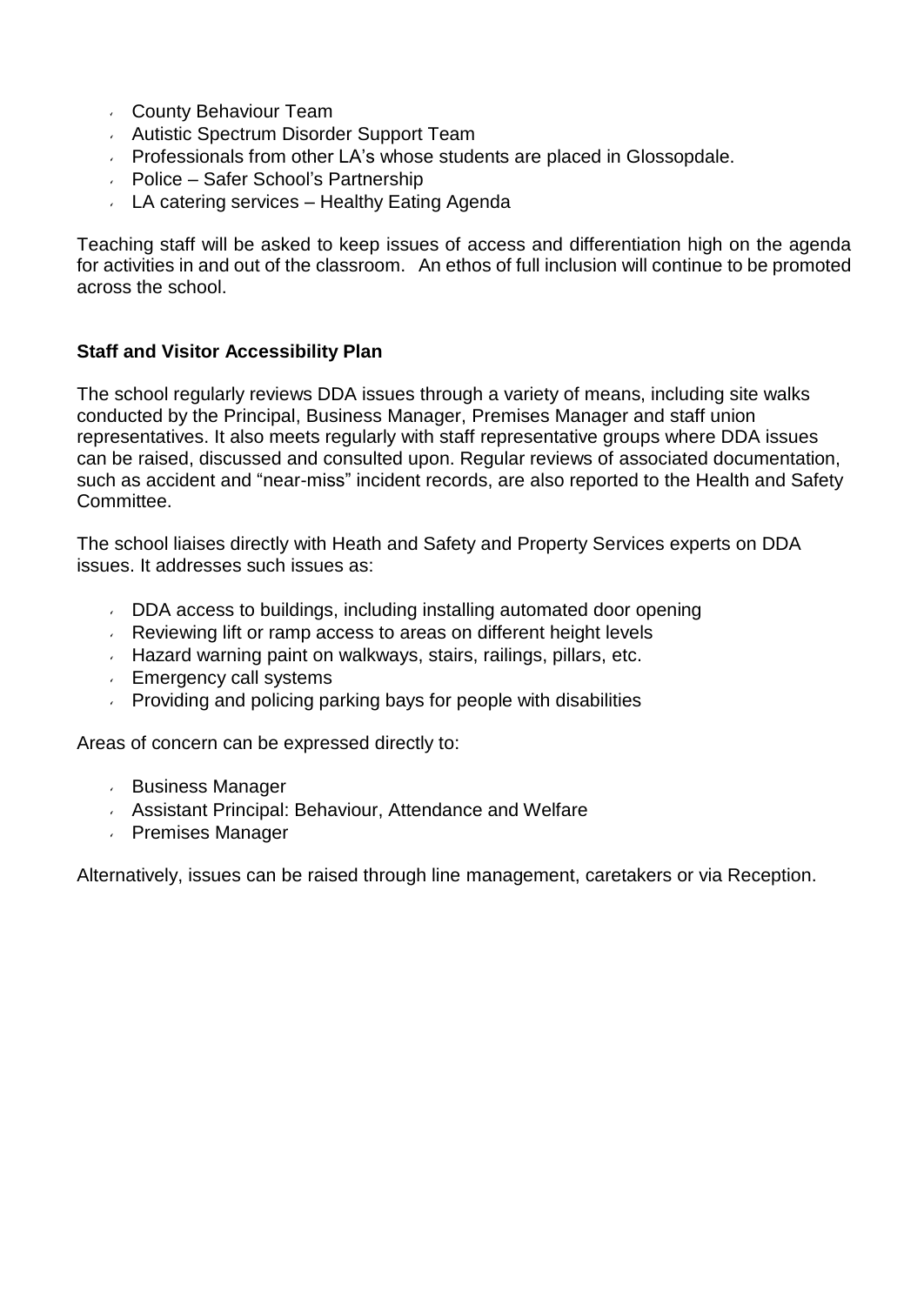### **Access Plan for Glossopdale School 1. Access to the Curriculum**

|                                                  | <b>Targets</b>                                                                                                                                     | <b>Strategies</b>                                                                                                                                                                                                | <b>Outcome</b>                                                                                    | <b>Timeframe</b>               | <b>Goals Achieved</b>                                                                                    |
|--------------------------------------------------|----------------------------------------------------------------------------------------------------------------------------------------------------|------------------------------------------------------------------------------------------------------------------------------------------------------------------------------------------------------------------|---------------------------------------------------------------------------------------------------|--------------------------------|----------------------------------------------------------------------------------------------------------|
| On-going                                         | 1A<br>Continue to improve teaching and<br>learning                                                                                                 |                                                                                                                                                                                                                  |                                                                                                   |                                |                                                                                                          |
| (No priority<br>order of targets<br>is intended) | Ensure information about<br>$\mathbf{r}$<br>students' learning needs is<br>made available to all teaching<br>staff.                                | Key information presented to all<br>staff at September inset. 'One<br>Page Profiles' for students with<br>SEND are updated and staff who<br>teach the students are sent them<br>via the email system. Staff also | Staff fully informed.                                                                             | In place for<br>several years. | Students needs are<br>recognised and<br>addressed.                                                       |
|                                                  | Continue to provide Information<br>on understanding and use of<br>data to inform planning<br>(Progress report, SATs, etc).                         | access them on the dedicated SEN<br>'O' Drive. Information is also on<br>Provision Map.                                                                                                                          | Staff are able to use the<br>information given to them.                                           | On-going                       | Realistic targets are<br>set for each student.                                                           |
|                                                  | Whole school target-setting<br>recording and tracking system<br>encourages high expectations<br>and underpins a culture of<br>achievement for all. | CPD on SISRA, Recording and<br>Tracking, target setting, SEND<br>information updates. Cluster and<br>Progress meetings                                                                                           | Staff set target grades which<br>reflect their high<br>expectations of every<br>student.          | In place                       | Students are<br>encouraged to make<br>maximum progress<br>towards these targets.                         |
|                                                  | Continue to improve students<br>understanding of their own<br>learning styles.<br>1B<br>Continue to provide an appropriate<br>curriculum for all.  | Circulation of mark sheets and<br>relevant data.<br>Detailed 'One Page Profiles'<br>provided with individual student<br>input. Mentoring individual students.                                                    | Staff are aware of students'<br>barriers to learning and<br>differentiate lessons<br>accordingly. | On-going                       | Students more aware<br>of their own strengths<br>and weaknesses and<br>of how they can<br>maximise their |
|                                                  | Identify those students who<br>$\sim$<br>have specific individual needs<br>and provide appropriate<br>support.                                     | <b>EHC</b> plans now online and staff<br>provided with updated information<br>when and where appropriate. SEN<br>register updated.                                                                               | Staff encouraged to address<br>the individual needs of<br>students from the planning<br>stage.    | In place                       | potential.<br>Individual learning<br>styles and needs will<br>be acknowledged and<br>provided for.       |
|                                                  | Improve differentiation of the<br>curriculum.                                                                                                      | Some Alternative Curriculum<br>provided for some KS4 and KS5<br>students                                                                                                                                         | Improved attendance and<br>Students achieve<br>qualifications in their<br>alternative courses.    | In place                       | Students' needs met<br>and ready for next<br>phase.                                                      |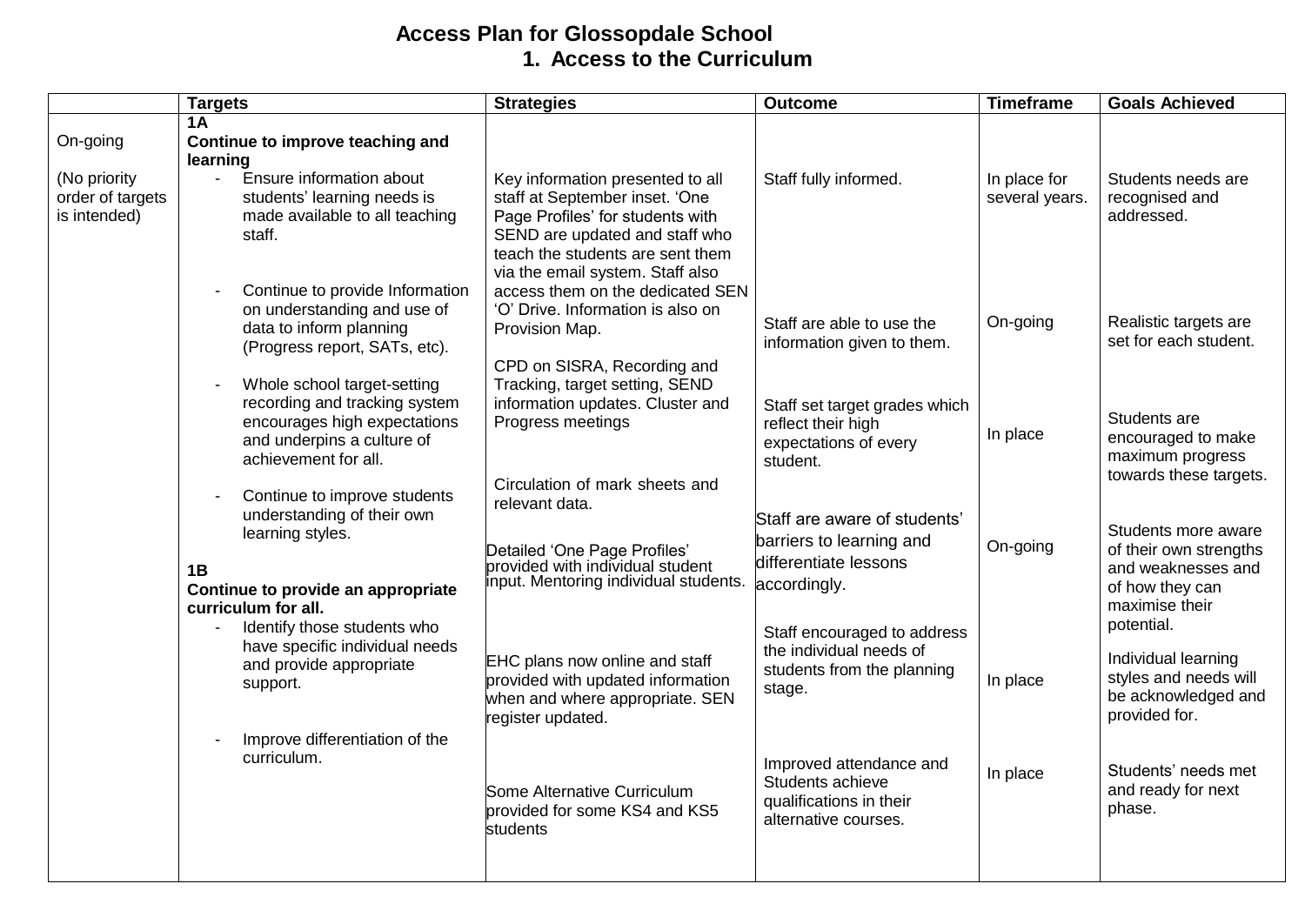| <b>Targets</b>                                                                                                             | <b>Strategies</b>                                                                                                                                                                                                                                                                                                                                                                                 | <b>Outcome</b>                                                                                                                                                              | <b>Timeframe</b>                                     | <b>Goals Achieved</b>                                                                                                                                                                                                            |
|----------------------------------------------------------------------------------------------------------------------------|---------------------------------------------------------------------------------------------------------------------------------------------------------------------------------------------------------------------------------------------------------------------------------------------------------------------------------------------------------------------------------------------------|-----------------------------------------------------------------------------------------------------------------------------------------------------------------------------|------------------------------------------------------|----------------------------------------------------------------------------------------------------------------------------------------------------------------------------------------------------------------------------------|
| To use physical resources to<br>enhance access to the curriculum.<br>Ensure access to specialist<br>rooms where necessary. | Ensure suitable arrangements are in<br>place for disabled students to safely<br>access upper floors e.g. enabling<br>use of lifts, provision of emergency<br>evacuation equipment & trained<br>staff etc. Timetable rooms on<br>ground floor where necessary.                                                                                                                                     | Students will be able to<br>access Science labs and<br>other specialist rooms.                                                                                              | Normal school<br>practice.<br>School                 | All students have<br>access to the same<br>specialist staff and<br>materials.<br>Students will be<br>encouraged to become<br>more independent<br>learners.                                                                       |
| Provide resources necessary for<br>students to access the<br>curriculum                                                    | Provide special equipment as<br>necessary e.g. left-handed<br>scissors, sloping writing tops,<br>pencil grips, non-slip mats,<br>laptops, Alphasmart word<br>processors, cameras, tlking<br>pens, Chromebooks, adapted<br>worksheets, etc. Liaison with<br>Advisory Services may be<br>necessary. Some allocation<br>from the SEN budget will be<br>needed to provide some of<br>these resources. | Students will be able to<br>record their own responses<br>with minimum input from<br>others.                                                                                | practice for<br>several years.                       |                                                                                                                                                                                                                                  |
| To use human resources to enhance<br>access to the curriculum.<br>In the classroom                                         | To provide peer / staff support that<br>can offer extra explanations of<br>tasks, identify core tasks, ensure                                                                                                                                                                                                                                                                                     | Students will be able to<br>respond on a very individual<br>level.                                                                                                          | School<br>practice for<br>several years.             | Students will make<br>progress towards<br>learning targets.                                                                                                                                                                      |
| Out of the classroom                                                                                                       | safety in labs and workshops, sign<br>/ describe (H-I/V-I), suggest<br>alternative strategies, etc.<br>Provide care e.g. counselling,<br>personal care, advocacy, etc.                                                                                                                                                                                                                            | Students will know to whom<br>they can go for support.                                                                                                                      | School<br>practice for<br>several years.             | Students will feel<br>valued and safe in<br>school.                                                                                                                                                                              |
| To continue to promote full,<br>functional inclusion.                                                                      | All students will be part of mixed<br>ability tutor groups.<br>Social activities (e.g. outings, clubs,<br>and extracurricular activities) will be<br>available to all students. Any<br>restrictions on places will not relate<br>to SEN disabled issues.<br>To work closely with parents in<br>applying / writing up aspects of                                                                   | All students will have access<br>to the same social and<br>curricular opportunities.<br>Checks will have been<br>made on accessibility, risk<br>assessment, transport, etc. | School<br>practice for<br>several years.<br>On-going | All students will<br>consider themselves<br>full members of the<br>school community in<br>every sense.<br>Students experiences<br>will be enhanced.<br>Safety procedures for<br>students will be known<br>by all staff involved. |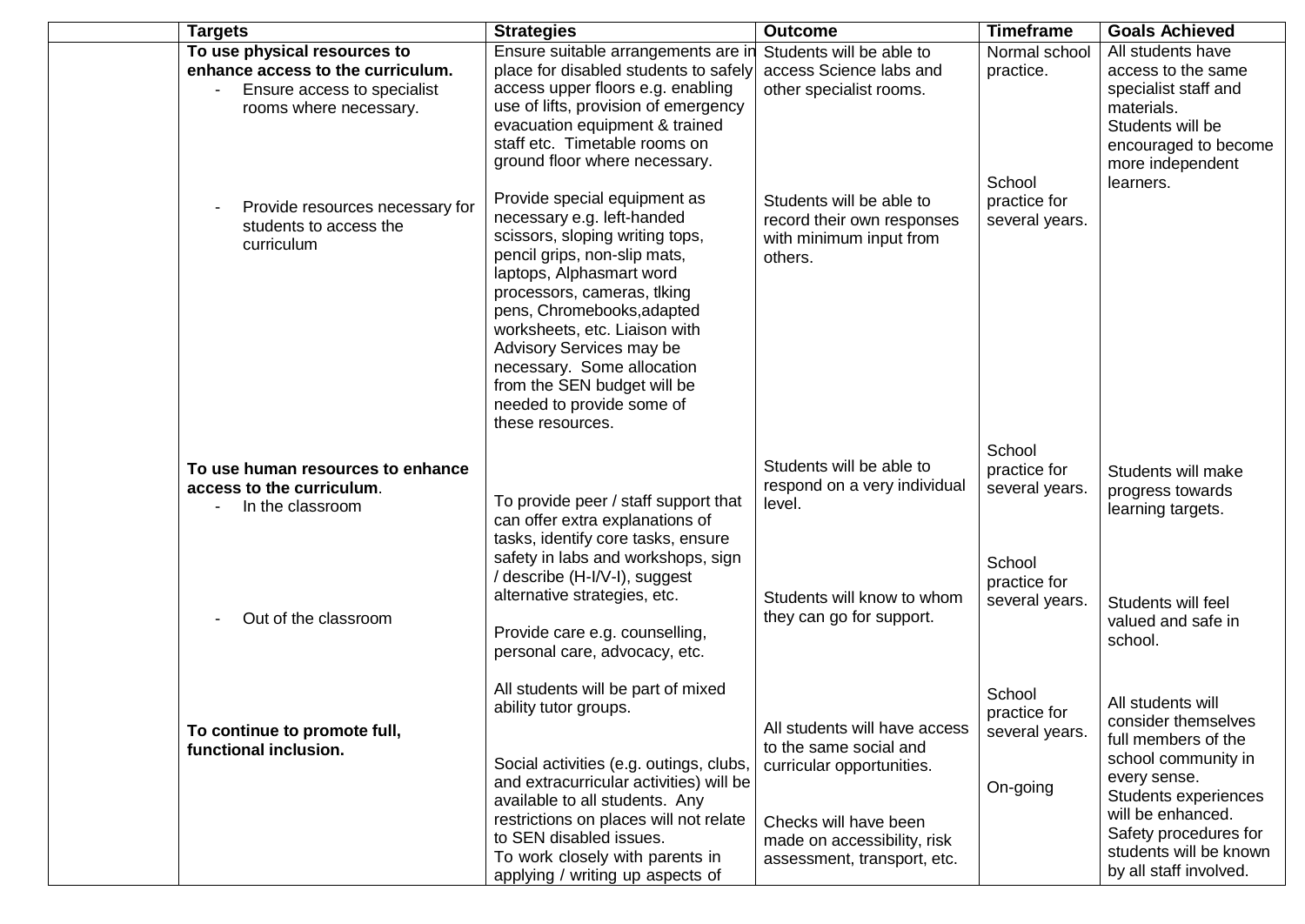|                              | <b>Targets</b>                                                                                                                                   | <b>Strategies</b>                                                                                                                                                                                                                                            | <b>Outcome</b>                                                                                                                                                           | <b>Timeframe</b>     | <b>Goals Achieved</b>                                                                                                          |
|------------------------------|--------------------------------------------------------------------------------------------------------------------------------------------------|--------------------------------------------------------------------------------------------------------------------------------------------------------------------------------------------------------------------------------------------------------------|--------------------------------------------------------------------------------------------------------------------------------------------------------------------------|----------------------|--------------------------------------------------------------------------------------------------------------------------------|
| <b>Medium</b><br><b>Term</b> | Continue to improve teaching and<br>learning<br>- To set more realistic targets<br>for improvement.                                              | Use data tracking to analyse<br>and help improve achievement<br>of all students. Support Team<br>will help provide more accurate<br>baseline information for students<br>with learning disabilities using<br>standardised Reading and<br>Spelling tests etc. | Staff will be given more<br>accurate grades on which<br>to base targets for the<br>coming year.<br>Staff will have the means<br>to set better learning goals.            | On-going<br>On-going | A more accurate<br>picture of each<br>student's progress will<br>be formed. This can<br>then better inform<br>future planning. |
|                              | Continue to provide an appropriate<br>curriculum for all.<br>To improve the strategies<br>which staff use to address<br>specific needs in class. | To provide staff with more<br>guidance on how to meet specific<br>needs in the classroom.                                                                                                                                                                    | Students will be involved in<br>the target-setting process<br>and understand how they<br>can improve in their<br>subject areas.                                          | On going             | Students will find<br>learning more<br>enjoyable and<br>accessible as<br>approaches are used<br>which take individual          |
|                              | To improve differentiation in<br>class.                                                                                                          | Staff will be asked to revisit<br>schemes of work to check on the<br>differentiation built into each unit.<br>CPD on differentiation and<br>overcoming barriers to learning                                                                                  | Schemes of work will be<br>readily available to suit the<br>needs of different learning<br>styles.<br>Staff will be teaching with<br>more flexibility and<br>creativity. | On-going<br>On-going | needs into account<br>and enable students to<br>make progress and<br>access the curriculum.                                    |
|                              |                                                                                                                                                  |                                                                                                                                                                                                                                                              |                                                                                                                                                                          |                      |                                                                                                                                |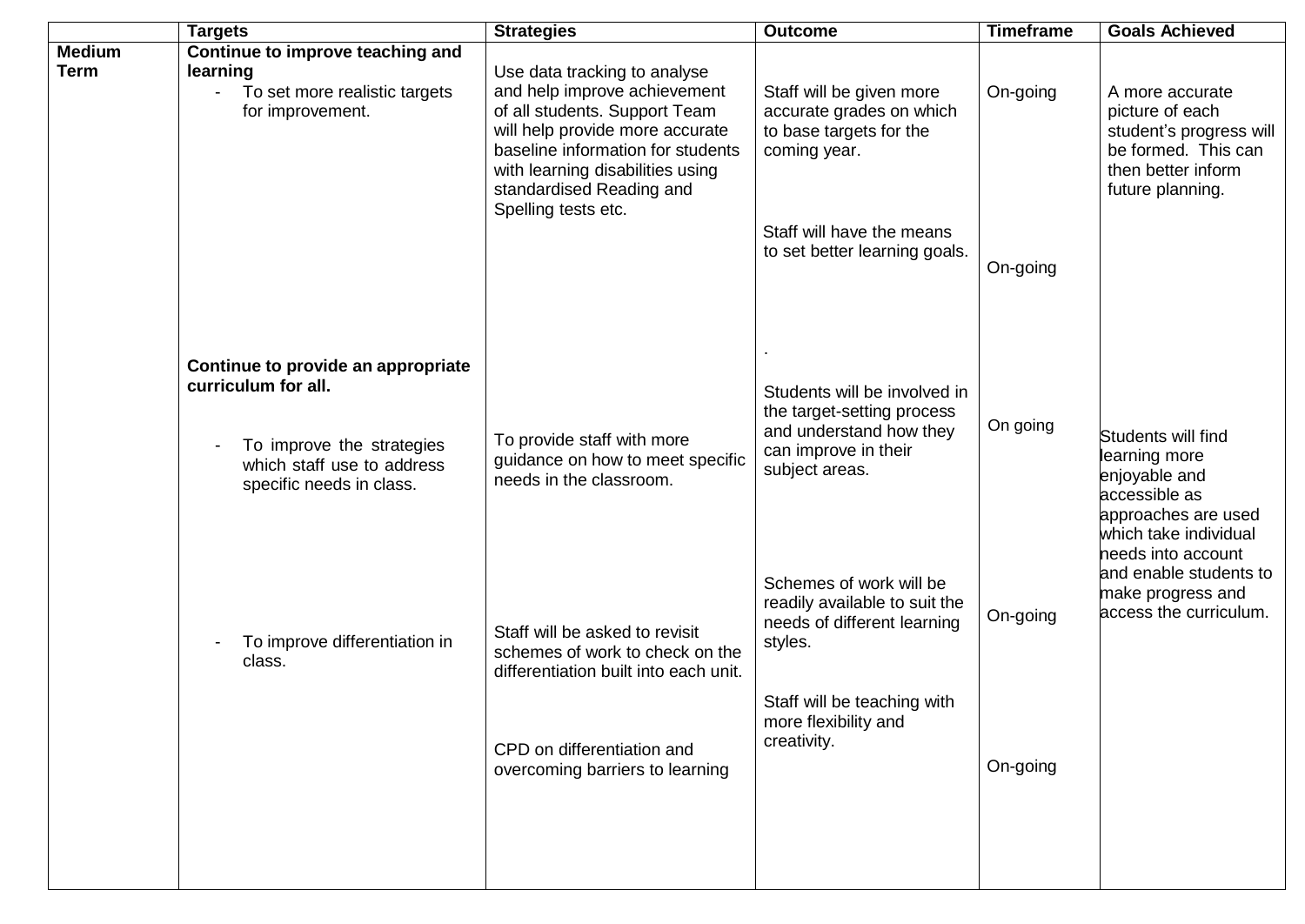|                  | <b>Targets</b>                                                                                                                                                                 | <b>Strategies</b>                                                                                                                                                                                                                             | <b>Outcome</b>                                                                                                                            | <b>Timeframe</b> | <b>Goals Achieved</b>                                                                                               |
|------------------|--------------------------------------------------------------------------------------------------------------------------------------------------------------------------------|-----------------------------------------------------------------------------------------------------------------------------------------------------------------------------------------------------------------------------------------------|-------------------------------------------------------------------------------------------------------------------------------------------|------------------|---------------------------------------------------------------------------------------------------------------------|
|                  | To use physical resources to<br>enhance access to the curriculum.<br>To continue to work with Advisory<br>Services to identify and supply<br>specialist equipment as required. | Obtain improved software which<br>gives access to the curriculum by<br>using e.g. predict type, literacy /<br>numeracy programmes.                                                                                                            | A wider variety of software<br>will be available to<br>students. Students will be<br>able to access classroom<br>resources and materials. | On-going         | Software used by<br>students will match<br>their needs more<br>closely and thus<br>encourage more<br>progress.      |
|                  | To use human resources to<br>enhance access to the curriculum.                                                                                                                 | Provide in-house and external<br>training for new LST TAs.                                                                                                                                                                                    | Staff will work more<br>confidently and<br>knowledgeably in the<br>classroom.                                                             | On-going         | Students will benefit<br>from increased<br>expertise of staff<br>supporting them in<br>class.                       |
|                  |                                                                                                                                                                                | Provide training for support staff<br>in the use of a variety of software<br>and teaching programmes e.g.<br>Readingwise, Toe by Toe, and<br>other interventions.                                                                             | Staff will have confidence<br>and opportunity to use a<br>wider variety of<br>programmes and to match<br>them better to student<br>needs. | On-going         | Software used by<br>students will match<br>their needs more<br>closely and thus<br>encourage more<br>progress.      |
|                  | To continue to promote full,<br>functional inclusion.                                                                                                                          | Ensure that as new structures<br>arise, the SENCO or her<br>representative is included in<br>decision making bodies where all<br>aspects of the curriculum and<br>other school issues are being<br>discussed and decisions are<br>being made. | SENCO will be able to<br>both input and respond<br>directly to discussions and<br>decisions.                                              | On-going         | SEN and disability<br>issues and<br>considerations will<br>remain high on the<br>agenda of all school<br>decisions. |
| <b>Long Term</b> | To continue to build on all the<br>targets above.                                                                                                                              | Obtain information about future<br>students well in advance of their<br>transfer. SENCO liaison with<br>primary schools and parents.                                                                                                          | Preparations can be made<br>for them allowing plenty of<br>time before they join the<br>school.                                           | On-going         | Students will enjoy a<br>Smoother and more<br>effective transfer from<br>primary to secondary<br>education.         |
|                  | Develop a wider choice of<br>curriculum opportunities for all<br>students.                                                                                                     | Introduce more choices into the<br>$14 - 19$ curriculum.                                                                                                                                                                                      | Choices and pathways<br>which are more<br>appropriate for students<br>with a wide range of needs<br>will be available.                    | On-going.        | Students will have<br>access to the wider<br>curriculum.                                                            |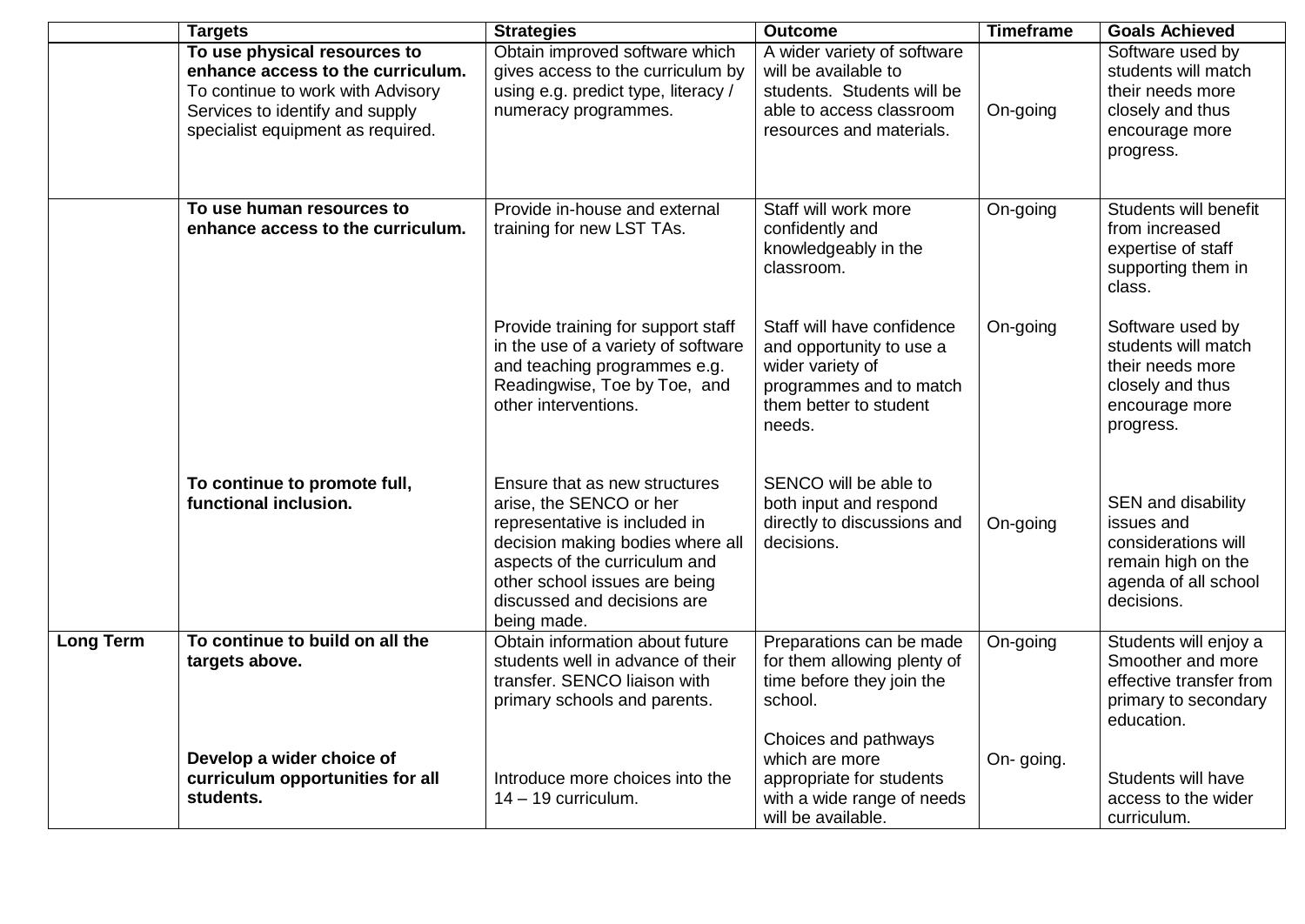# **2 Access to the Curriculum**

|                                 | <b>Targets</b>                                                                                                                                                                                                                                                                                                                                                                                           | <b>Strategies</b>                                                                                                                                                                                                                                                                                                                | <b>Outcome</b>                                                                                                                                                                                                                                                                                            | <b>Timeframe</b>                                                                                                                                | <b>Goals Achieved</b>                                                                                                                                                                                                                             |
|---------------------------------|----------------------------------------------------------------------------------------------------------------------------------------------------------------------------------------------------------------------------------------------------------------------------------------------------------------------------------------------------------------------------------------------------------|----------------------------------------------------------------------------------------------------------------------------------------------------------------------------------------------------------------------------------------------------------------------------------------------------------------------------------|-----------------------------------------------------------------------------------------------------------------------------------------------------------------------------------------------------------------------------------------------------------------------------------------------------------|-------------------------------------------------------------------------------------------------------------------------------------------------|---------------------------------------------------------------------------------------------------------------------------------------------------------------------------------------------------------------------------------------------------|
| <b>Short Term /</b><br>on-going | To provide specialist equipment<br>according to the individual needs<br>of students so they can more easily<br>access:-<br>the curriculum<br>everyday aspects of life in<br>school.                                                                                                                                                                                                                      | Liaise with Advisory Service (e.g.<br>H-I, V-I, P-I, Physiotherapy) to<br>determine any specialist<br>equipment needed. With their<br>guidance, purchase / order using<br>funding provided by the<br>appropriate services, items<br>required to meet the individual<br>needs of students.                                        | Students will have<br>equipment which gives<br>them access to:-<br>the curriculum -<br>Technology tools, laptops,<br>text enlargers, coloured<br>overlays, specialist PR<br>items, etc. daily life within<br>$\frac{\text{school}}{\text{=}}$ = special cutlery,<br>hoists, rise and fall tables,<br>etc. | Much of this<br>equipment is<br>already in<br>place. This<br>target is on-<br>going as new<br>students with<br>new needs<br>join the<br>school. | Students will have the<br>means to access the<br>curriculum.<br>Students will feel<br>secure and cared for<br>in the school<br>environment.                                                                                                       |
|                                 | To determine the access /<br>usage of all lifts in the event of<br>emergency evacuations and<br>provision of PEEPs.<br>To ensure emergency and<br>evacuation systems are set up<br>to inform all students and staff,<br>including students with SEN<br>and disabilities; including<br>alarms with visual and auditory<br>components.<br>- To ensure evacuation systems<br>are maintained and training on | Meeting with Local Authority<br>health & safety advisor.                                                                                                                                                                                                                                                                         |                                                                                                                                                                                                                                                                                                           | Plans in<br>place                                                                                                                               | Students now have<br>access. Further<br>clarification re<br>evacuation and<br>PEEPs in process.<br>Parents, staff and<br>students can be<br>confident that<br>procedures are in<br>place to ensure<br>safety.                                     |
|                                 | usage provided and updated.<br>To provide the necessary training for<br>those working with students requiring<br>moving / handling and physiotherapy<br>programmes.                                                                                                                                                                                                                                      | To liaise with the LA 'Movement<br>and Handling' Advisor to set up a<br>rolling programme of training as<br>appropriate for all TAs, beginning<br>with those who work with P. I<br>students daily. To continue the<br>pattern of regular<br>visits from the Physiotherapist to<br>assess and update<br>physiotherapy programmes. | Groups of six TAs at a time<br>will be trained by the<br>Advisor.<br>Written plans will be<br>provided by the<br>physiotherapist which the<br>TAs can deliver as<br>required.                                                                                                                             | On-going                                                                                                                                        | Students will be<br>moved safely e.g.<br>from wheelchairs via<br>hoist onto beds /<br>toilet. TAs will use<br>methods which<br>protect them from<br>personal injury.<br>Students' essential<br>physiotherapy<br>programmes will be<br>maintained. |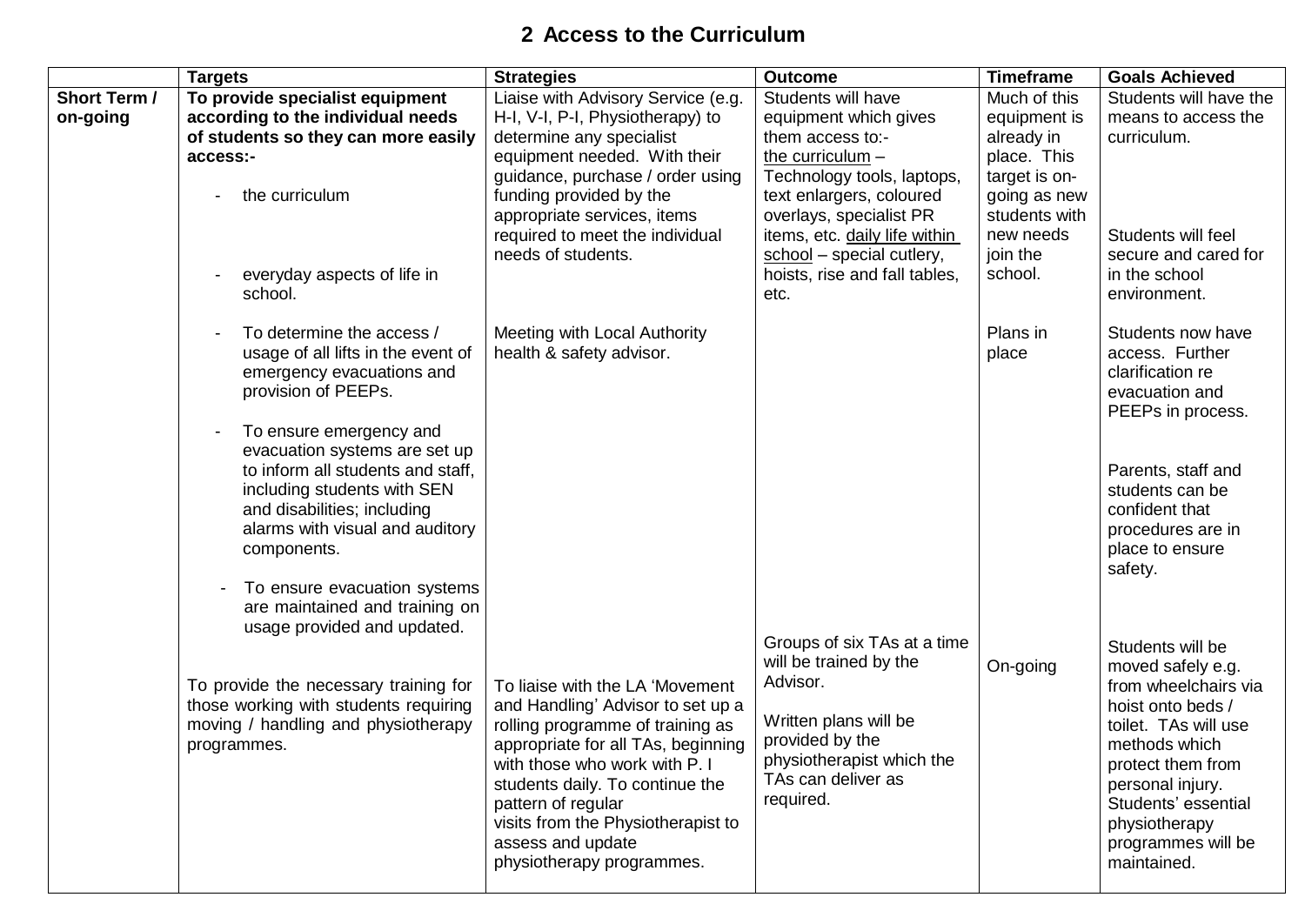|                    | <b>Targets</b>                                                                                                                                                                                                                                                                            | <b>Strategies</b>                                                                                                                                                                                                                                                        | <b>Outcome</b>                                                                                                                                                                                            | <b>Timeframe</b>                                                                 | <b>Goals Achieved</b>                                                                                                                                                                                                                                                              |
|--------------------|-------------------------------------------------------------------------------------------------------------------------------------------------------------------------------------------------------------------------------------------------------------------------------------------|--------------------------------------------------------------------------------------------------------------------------------------------------------------------------------------------------------------------------------------------------------------------------|-----------------------------------------------------------------------------------------------------------------------------------------------------------------------------------------------------------|----------------------------------------------------------------------------------|------------------------------------------------------------------------------------------------------------------------------------------------------------------------------------------------------------------------------------------------------------------------------------|
|                    | To provide Care Plans for students<br>with severe health problems who<br>require specific and speedy action<br>to be taken in cases of emergency.                                                                                                                                         | With the advice of the SEND<br>Officer and SMO, to begin writing<br>these plans for our most serious<br>concerns. Involve parents in the<br>process.<br>Ensure the emergency details of<br>the Plan are known to Reception,<br>all staff working with the<br>student(s). | Staff closest to the<br>student(s) and those who<br>need to be part of the<br>response (Reception staff,<br>etc) will be clear about<br>action to be taken in case<br>of emergency.                       | On-going                                                                         | Parents, staff and<br>students can be<br>confident that<br>procedures are in<br>place to ensure<br>safety.                                                                                                                                                                         |
| <b>Medium Term</b> | To provide specialist equipment<br>according to the individual needs<br>of students so they can more easily<br>access:-<br>- The curriculum<br>everyday aspects of life in<br>school<br>the upper floors.                                                                                 | See short term targets                                                                                                                                                                                                                                                   | Provide access.                                                                                                                                                                                           | On-going as<br>new students<br>arrive and as<br>funding<br>becomes<br>available. | Increased access to<br>all aspects of and<br>environments in<br>school.                                                                                                                                                                                                            |
|                    | To provide Care Plans for students<br>with severe health problems who<br>require specific and speedy action<br>to be taken in cases of emergency.<br>To provide the necessary training<br>for those working with students<br>requiring moving / handling and<br>physiotherapy programmes. | See Short term targets.<br>See Short term targets                                                                                                                                                                                                                        | All students with the most<br>serious medical conditions<br>(usually with EHC plans)<br>will have care plans in<br>place or in process.<br>Most of the Learning<br>Support Team will be fully<br>trained. | On-going<br>On-going                                                             | Parents, staff and<br>students can be<br>confident that<br>procedures are in<br>place to ensure<br>safety.<br>Students will be<br>moved safely e.g.<br>from wheelchairs via<br>hoist onto beds /<br>toilet. TAs will use<br>methods which<br>protect them from<br>personal injury. |
|                    |                                                                                                                                                                                                                                                                                           |                                                                                                                                                                                                                                                                          |                                                                                                                                                                                                           |                                                                                  | Students' essential<br>physiotherapy<br>programmes will be<br>maintained.                                                                                                                                                                                                          |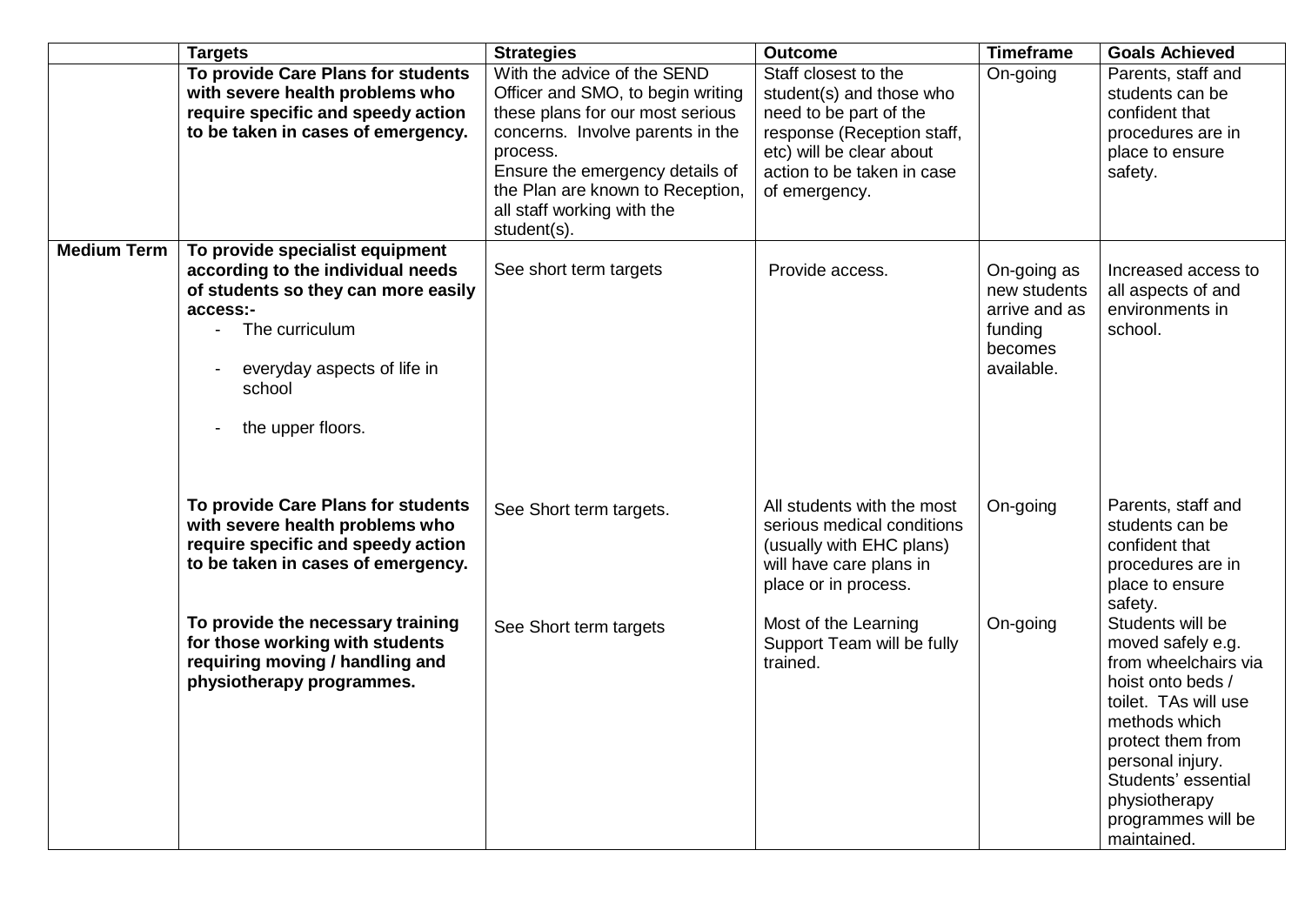|                  | <b>Targets</b>                                                                                                                             | <b>Strategies</b>                                                                                                                                                                                                                                                                                              | <b>Outcome</b>                                                                                                                                                                      | <b>Timeframe</b>                                    | <b>Goals Achieved</b>                                                                                      |
|------------------|--------------------------------------------------------------------------------------------------------------------------------------------|----------------------------------------------------------------------------------------------------------------------------------------------------------------------------------------------------------------------------------------------------------------------------------------------------------------|-------------------------------------------------------------------------------------------------------------------------------------------------------------------------------------|-----------------------------------------------------|------------------------------------------------------------------------------------------------------------|
| <b>Long Term</b> | To provide Care Plans for students<br>with health problems who require<br>specific and speedy action to be<br>taken in cases of emergency. | With the advice of the SEND<br>officer and SMO, to begin writing<br>these plans for non SEND<br>students with conditions such as<br>epilepsy, diabetes. Involve<br>parents in the process.<br>Ensure the emergency details of<br>any Plan are known to<br>Reception, all staff working with<br>the student(s). | Staff closest to the<br>student(s) and those who<br>need to be part of the<br>response (Reception staff,<br>etc) will be clear about<br>action to be taken in case<br>of emergency. | On-going as<br>new students<br>come into<br>school  | Parents, staff and<br>students can be<br>confident that<br>procedures are in<br>place to ensure<br>safety. |
|                  | To keep updating facilities in the<br>school environment to ensure<br>maximum access.                                                      | Liaise with LA, Advisory<br>Teachers etc, to ensure that<br>buildings are kept in line with<br>needs of students. e.g.<br>'wheelchair friendly' carpets;<br>colour schemes recommended to<br>assist the visually impaired;<br>edges of steps painted.                                                          | Resources will be ordered<br>/ repaired / replaced in<br>good time.                                                                                                                 | On-going as<br>new students<br>arrive in<br>school. |                                                                                                            |
|                  | To regularly and routinely update<br>classroom resources which are<br>related to specific needs.                                           | Regular liaison with Advisory<br>Teachers as new students arrive<br>in school.<br>Advance information gathered so<br>resources are in place when<br>student arrives.                                                                                                                                           | Resources in place ready<br>for when students need<br>them.                                                                                                                         | On-going                                            | Students will gain<br>immediate access to<br>the curriculum and the<br>environment.                        |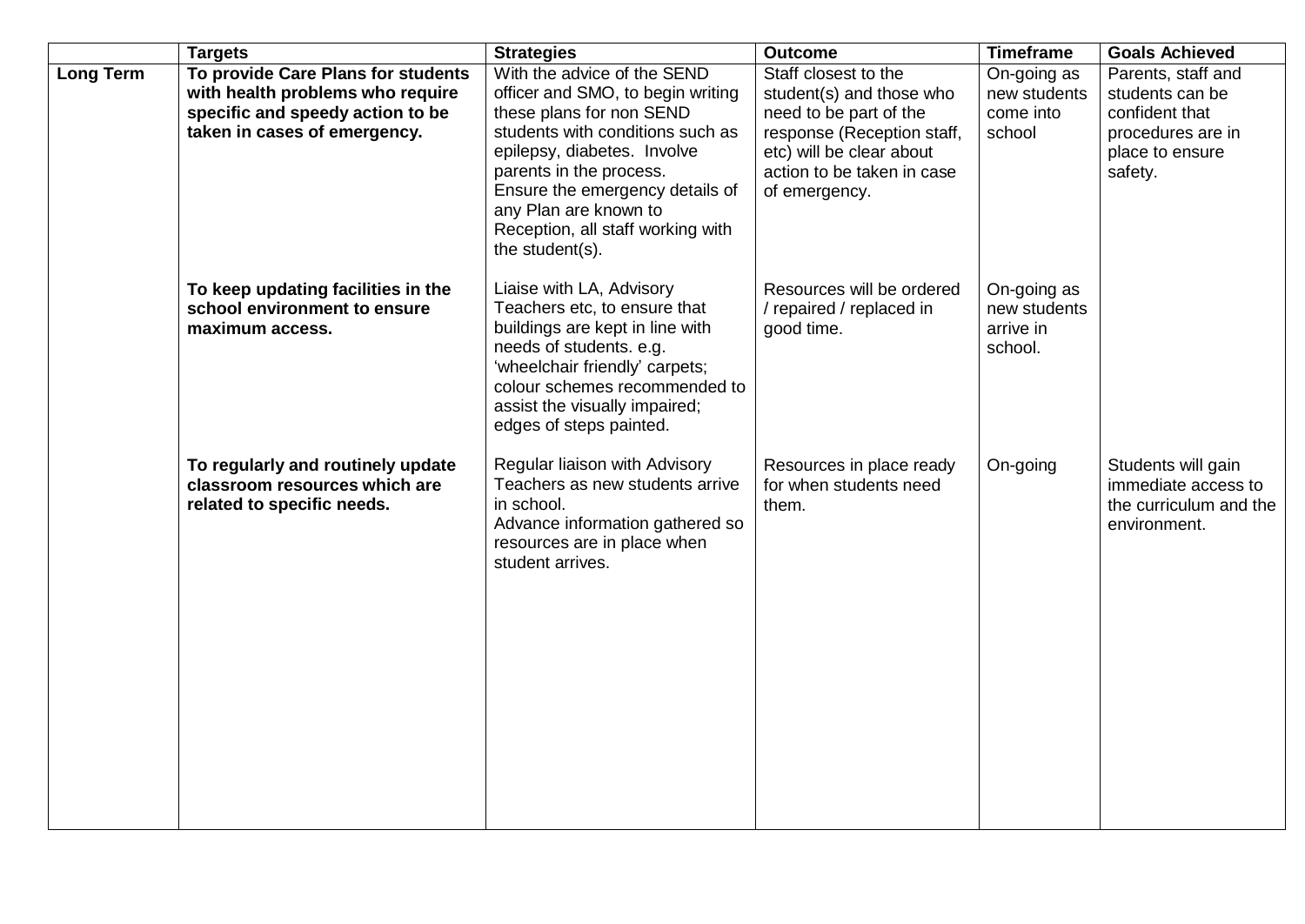|                                 | <b>Targets</b>                                                                                                                                       | <b>Strategies</b>                                                                                                                                                                                           | <b>Outcome</b>                                                                                                               | <b>Timeframe</b>          | <b>Goals Achieved</b>                                                                                                  |
|---------------------------------|------------------------------------------------------------------------------------------------------------------------------------------------------|-------------------------------------------------------------------------------------------------------------------------------------------------------------------------------------------------------------|------------------------------------------------------------------------------------------------------------------------------|---------------------------|------------------------------------------------------------------------------------------------------------------------|
| <b>Short Term /</b><br>On-going | To improve access to written<br>information for: Learning<br>difficulties / Specific learning<br>difficulties.                                       | Provide alternative, appropriately<br>differentiated written materials /<br>tasks in class.                                                                                                                 | Banks of materials to be<br>stored electronically<br>Put additional explanatory<br>notes in home-school book                 | In place and<br>on-going. | Students will access<br>the work.                                                                                      |
|                                 |                                                                                                                                                      | Where necessary, staff to read<br>the information (e.g. about work<br>placements, exams, etc.) to<br>students to ensure they                                                                                | / Study planners.                                                                                                            | In place and<br>on-going. | Students will be fully<br>informed.                                                                                    |
|                                 |                                                                                                                                                      | understand.                                                                                                                                                                                                 | The needs of individual<br>students will be taken into                                                                       |                           |                                                                                                                        |
|                                 | <b>Visual impairment</b>                                                                                                                             | Provide alternatives such as<br>enlarged print / modified / Braille<br>materials according to need of<br>student.<br>Liaise with Advisory Teacher V-I<br>to access resources such as<br>CCTV text enlargers | account.                                                                                                                     | In place and<br>on-going  | The individual needs<br>of students will be<br>met.                                                                    |
|                                 | <b>Hearing Impairment</b>                                                                                                                            | Use peer / staff readers.<br>Because of language delays,<br>extra explanation may be<br>needed, either through adapted<br>worksheets or through the use<br>of signers as appropriate.                       | The needs of individual<br>students will be taken into<br>account.                                                           | In place and<br>on-going  | The individual needs<br>of students will be met                                                                        |
|                                 | <b>Examination Access Arrangements</b><br>e.g. extra time, reader, amanuensis.                                                                       | <b>Liaison with Educational</b><br>Psychologist, SENCO, Advisory<br>teachers, etc, to provide<br>necessary evidence for<br>examination boards.                                                              | Permission for individual<br>students will be sought for<br>KS4 / KS5 with appropriate<br>bodies at the appropriate<br>time. | In place and<br>on-going  | Students will have the<br><b>Access Arrangements</b><br>they need to be able<br>to perform to their full<br>potential. |
| <b>Medium Term</b>              | Targets quoted above are already<br>being acted upon and are on-going.<br>The school will continue to<br>respond to individual needs of<br>students. |                                                                                                                                                                                                             |                                                                                                                              |                           |                                                                                                                        |
| <b>Long Term</b>                | Targets quoted above are already<br>being acted upon and are on-going.<br>The school will continue to<br>respond to individual needs of<br>students. |                                                                                                                                                                                                             |                                                                                                                              |                           |                                                                                                                        |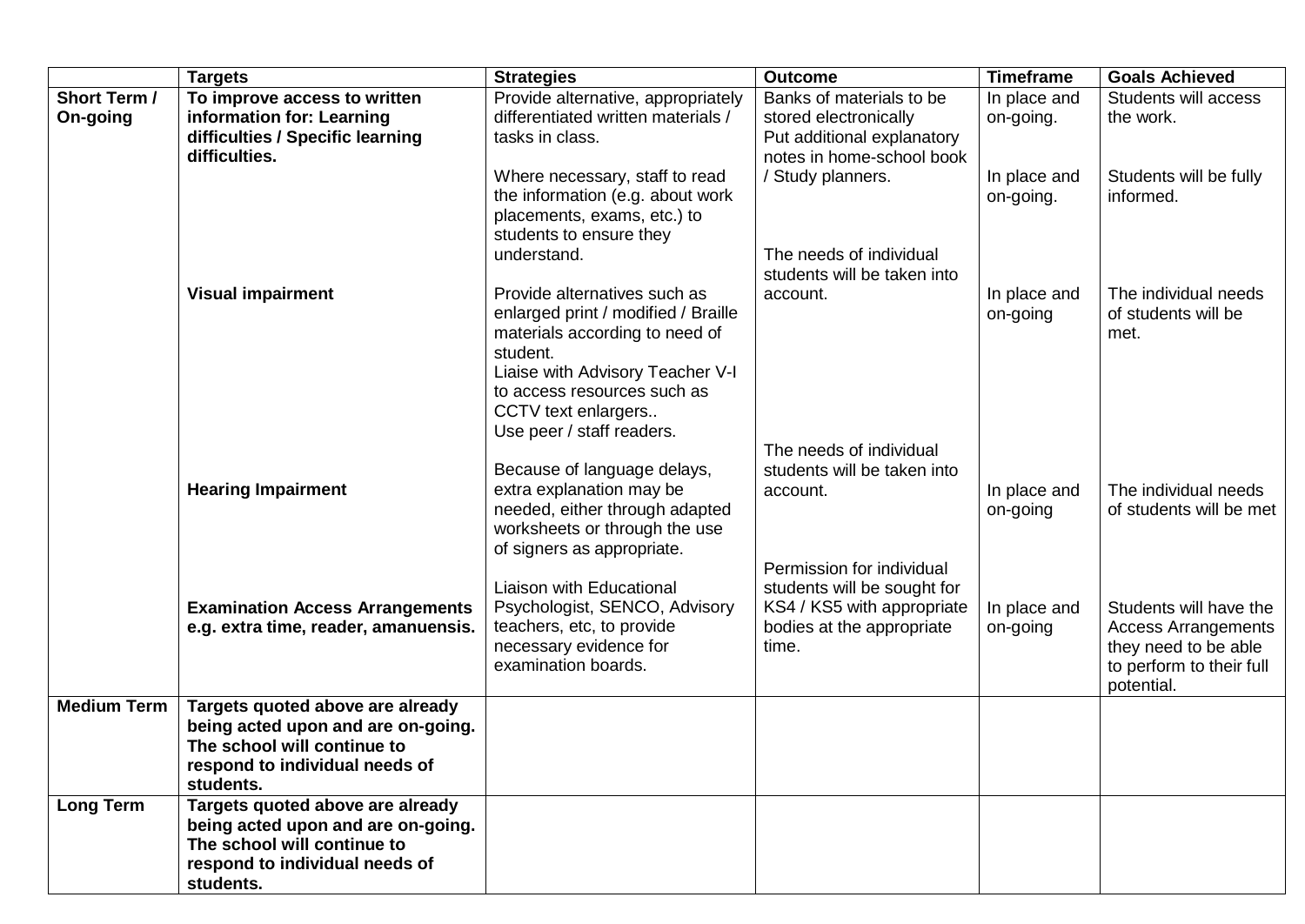# **Appendices**

# **Appendix A**

Templates for feedback from Subject Areas and Year Teams

# **Appendix B**

A list of other organisations, supplied by DfE, that may be a useful source of help and information.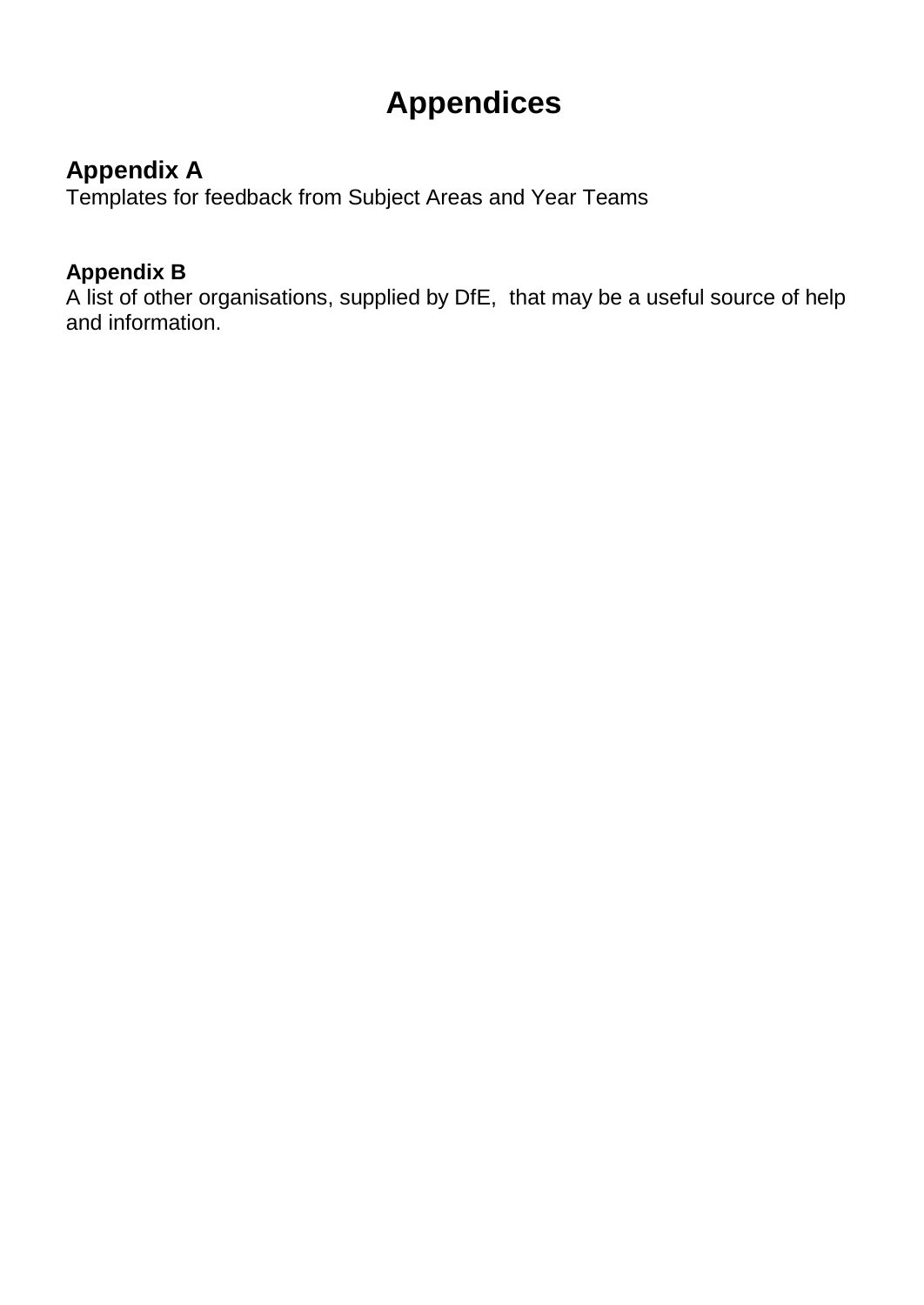# **Identifying Barriers to Access: A Checklist**

### **Consensus of the feedback from Faculty Team Leaders and Year Teams**

### **Section 1: How does your department deliver the curriculum?**

| <b>Question</b>                                                                                                                                                                                                        | <b>YES</b> | <b>Work</b><br><b>Needed</b> | <b>NO</b> |
|------------------------------------------------------------------------------------------------------------------------------------------------------------------------------------------------------------------------|------------|------------------------------|-----------|
| Do you ensure that teachers and teaching assistants have the<br>necessary training to teach and support disabled students?                                                                                             | <b>YES</b> |                              |           |
| Are your classrooms optimally organised for disabled students?                                                                                                                                                         | <b>YES</b> |                              |           |
| Do lessons provide opportunities for all students to achieve?                                                                                                                                                          | <b>YES</b> |                              |           |
| Are lessons responsive to student diversity?                                                                                                                                                                           | <b>YES</b> |                              |           |
| Do lessons involve work to be done by individuals, pairs, groups YES<br>and the whole class?                                                                                                                           |            |                              |           |
| Are all students encouraged to take part in music, drama and<br>physical activities?                                                                                                                                   | <b>YES</b> |                              |           |
| Do staff recognise and allow for the mental effort expanded by<br>some disabled students, for example using lip reading?                                                                                               |            | <b>YES</b>                   |           |
| Do staff recognise and allow for the additional time required by<br>some disabled students to use equipment in practical work?                                                                                         |            | <b>YES</b>                   |           |
| Do staff provide alternative ways of giving access to experience<br>or understanding for disabled students who cannot engage in<br>particular activities, for example some forms of exercise in<br>physical education? | <b>YES</b> |                              |           |
| Do you provide access to computer technology appropriate for<br>students with disabilities?                                                                                                                            | <b>YES</b> |                              |           |
| Are school visits, including overseas visits, made accessible to<br>all students irrespective of attainment or impairment?                                                                                             | <b>YES</b> |                              |           |
| Are there high expectations of all students?                                                                                                                                                                           | <b>YES</b> |                              |           |
| Do staff seek to remove all barriers to learning and<br>participation?                                                                                                                                                 | <b>YES</b> |                              |           |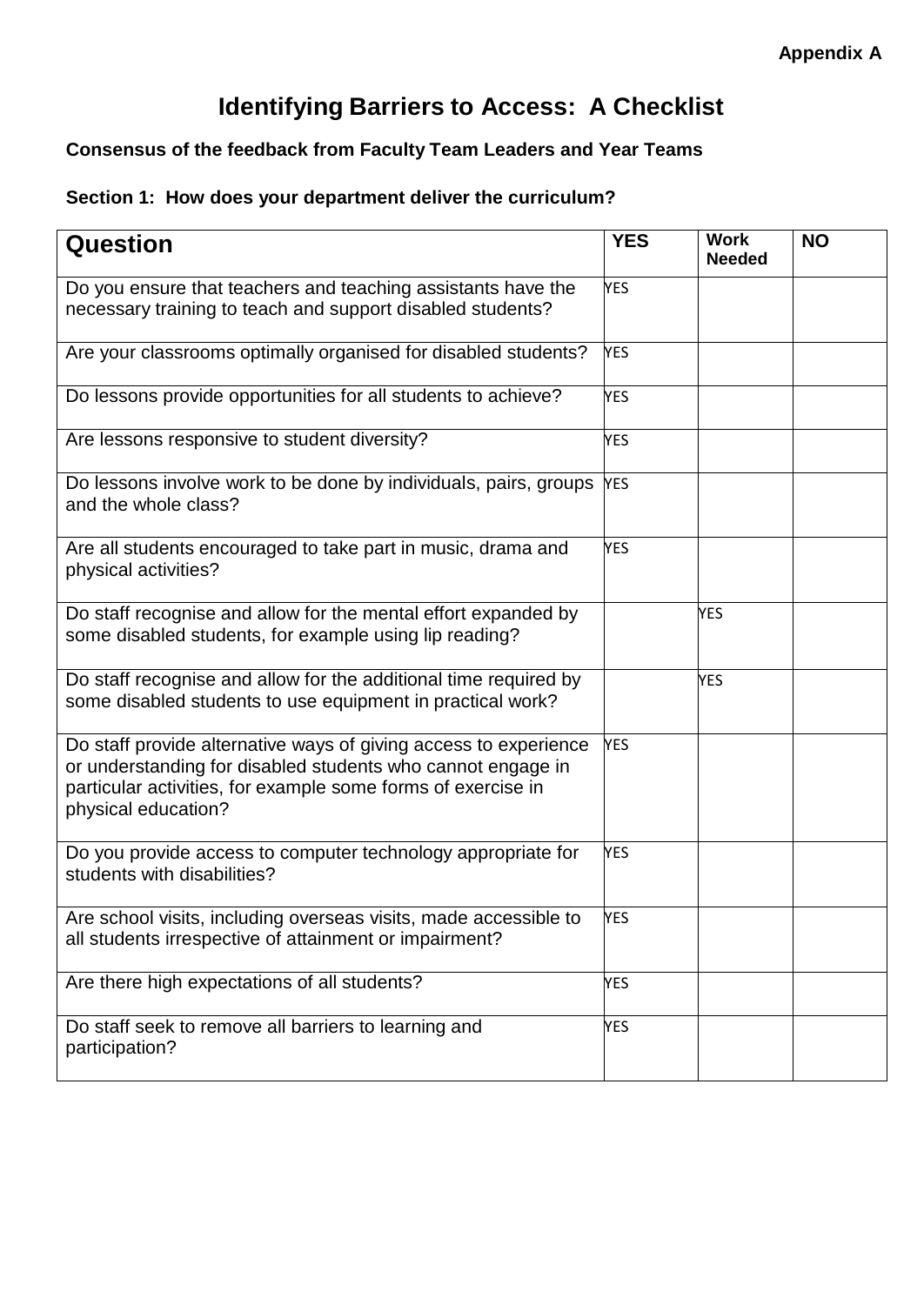# **Section 2: Is your department designed to meet the needs of all students?**

| <b>Question</b>                                                                                                                                                                                                                                                      | <b>YES</b> | <b>Work</b><br><b>Needed</b> | <b>NO</b> |
|----------------------------------------------------------------------------------------------------------------------------------------------------------------------------------------------------------------------------------------------------------------------|------------|------------------------------|-----------|
| Does the size and layout of areas – including all academic,<br>sporting, play, social facilities, classrooms, the assembly hall,<br>canteen, library, gymnasium and outdoor sporting facilities,<br>playgrounds and common rooms - allow access for all<br>students? | <b>YES</b> |                              |           |
| Can students who use wheelchairs and disabled staff move<br>round the school without experiencing barriers to access such<br>as those caused by doorways, steps and stairs, toilet facilities<br>and showers?                                                        | <b>YES</b> |                              |           |
| Are pathways of travel around the school site and parking<br>arrangements safe, routes logical and well signed?                                                                                                                                                      | <b>YES</b> |                              |           |
| Are emergency and evacuation systems set up to inform ALL<br>students and staff, including students with SEN and disability;<br>including alarms with both visual and auditory components?                                                                           |            | No auditory                  |           |
| Are non-visual guides used, to assist people to use buildings<br>including lifts with tactile buttons?                                                                                                                                                               | Yes        |                              |           |
| Could any of the décor or signage be considered to be<br>confusing or disorientating for disabled students with visual<br>impairment, autism or epilepsy?                                                                                                            |            | Not all<br>classrooms        |           |
| Are areas to which students should have access well lit?                                                                                                                                                                                                             | <b>YES</b> |                              |           |
| Are steps made to reduce background noise for hearing<br>impaired students such as considering a room's acoustics, noisy<br>equipment?                                                                                                                               | <b>NO</b>  |                              |           |
| Is furniture and equipment selected, adjusted and located<br>appropriately?                                                                                                                                                                                          | <b>YES</b> |                              |           |

# **Section 3: How does your department deliver materials in other formats?**

| <b>Question</b>                                                                                                                                                                                                            | <b>YES</b> | Work<br><b>Needed</b> | <b>NO</b> |
|----------------------------------------------------------------------------------------------------------------------------------------------------------------------------------------------------------------------------|------------|-----------------------|-----------|
| Do you provide information in simple language, symbols, large<br>print or in Braille for students and prospective students who<br>may have difficulty with standard forms of printed information?                          | <b>YES</b> | No Braille            |           |
| Do you ensure that information is presented to groups in a way<br>which is user friendly for students with disabilities e.g. by<br>reading aloud overhead projections, Interactive whiteboards<br>and describing diagrams? | <b>YES</b> |                       |           |
| Do you have the facilities such as ICT to produce written<br>information in different formats?                                                                                                                             | <b>YES</b> |                       |           |
| Do you ensure staff are familiar with technology and practices<br>developed to assist students with disabilities?                                                                                                          | YES        |                       |           |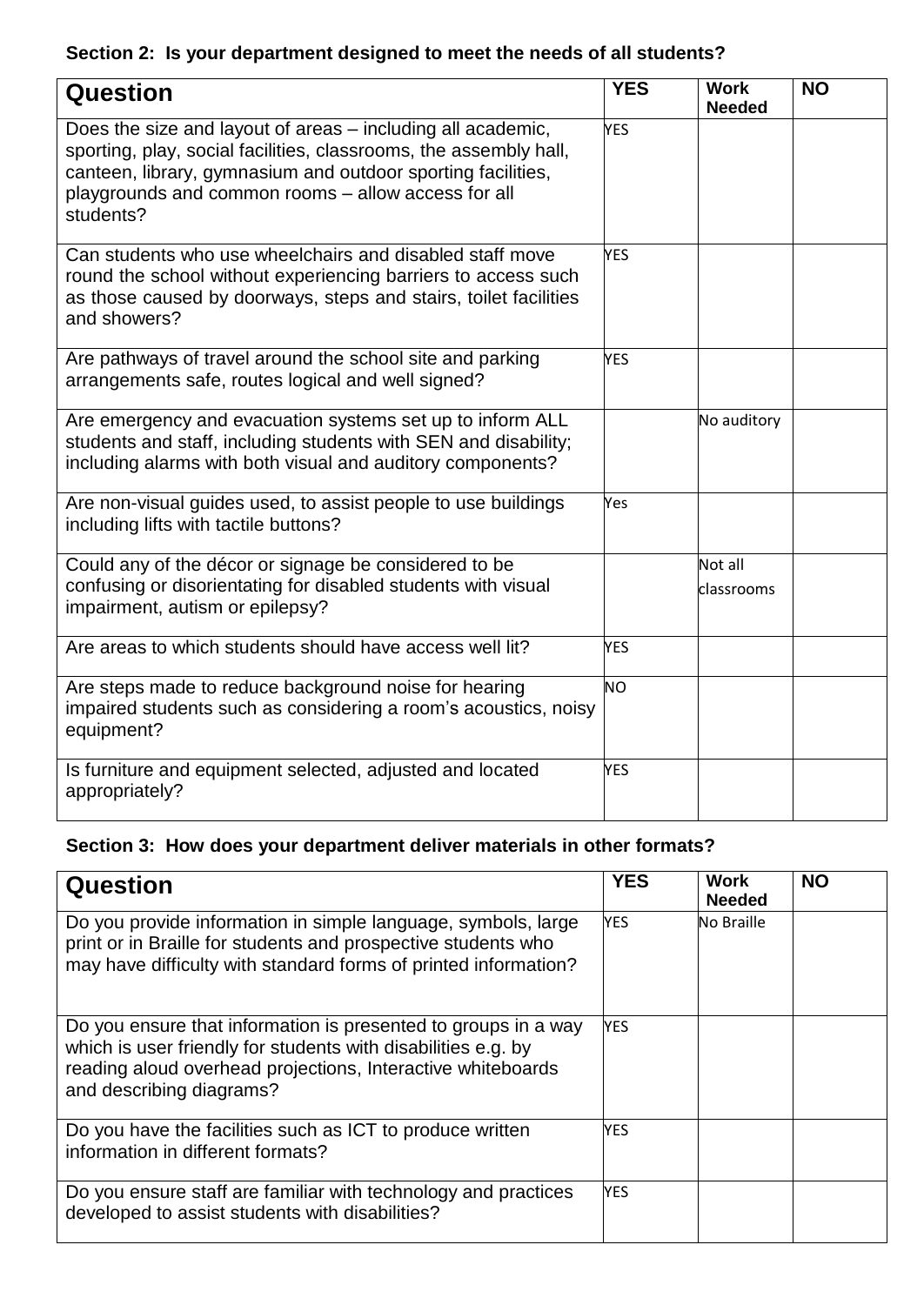### **Where to go for further help and information (This is not exhaustive)**

### **Local Services:**

- Many local authorities have access officers who are able to offer advice on access issues.
- LA curriculum support and advisory services can be a resource for advice on specific subject- related teaching techniques and strategies and curriculum materials. Support services can provide advice to teachers (e.g. on teaching techniques and strategies, classroom organisation and management, curriculum materials and curriculum development).
- LA SEN support services include specialist teachers of pupils and hearing, visual and speech and language impairments, teachers providing more general learning and behaviour support services, counsellors, education psychologists and advisers or teachers with knowledge of information technology for children with special educational needs. They may be able to provide specialist advice on the full range of aces issues relating to particular kinds of disabilities.
- Health professionals such as speech and language therapists, occupational therapist and physiotherapists, as well as doctors and the school nurse, also provide advice and support for children with special educational needs and disabilities and disabilities and may be able to advise on a range of access issues.
- Access Auditors/Consultants on the Nation Register of Access Consultants [\(www.nrac.org.uk\)](http://www.nrac.org.uk/) and the Access Association.

### **Organisations**

- AFASIC: 1<sup>st</sup> floor, 20 Bowling Green, London EC1R OBD Tel: 020 7490 9410 Fax: 020 7251 2834 e-mail: [info@afasic.org.uk](mailto:info@afasic.org.uk) website: [www.afasic.org.uk](http://www.afasic.org.uk/)
- **Asthma UK:** Summit House, 70 Wilson Street, EC2A 2DB Tel: 020 7786 4900 Fax: 020 7256 6075 e-mail: [info@asthma.org.uk](mailto:info@asthma.org.uk) website: [www.asthma.org.uk](http://www.asthma.org.uk/)
- **Association for Spina Bifida and Hydrocephalus:** Asbah House, 42 Park Road, Peterborough PE1 2UQ e-mail: helpline@asbah-org
- **Association of Teachers and Lecturers:** 7 Northumberland Street, London WC2N 5RD Tel: 020 7930 6441 Fax: 020 7930 1359 e-mail [www.atl.org.uk](http://www.atl.org.uk/)
- **Barnardo's:** Tanners Lane, Barkingside, Ilford, Essex 1G6 1QG  $\mathbf{v}$ Tel: 020 8550 8822 website: [www.barnardos.org.uk](http://www.barnardos.org.uk/)
- **British Deaf Association (NW):** Bushell Str Hill, Bushell Street, Preston, Lancs PR1 2SP  $\sqrt{2}$ Tel: 01772 259725 Text phone: 05603 115295 e-mail: [England@bda.org.uk](mailto:England@bda.org.uk) website: [www.britishdeafassociation.org.uk](http://www.britishdeafassociation.org.uk/)
- $\sqrt{2}$ **British Diabetic Association UK:** 10 Parkway, Camden NW1 7AA Tel: 020 7424 1000 Fax: 020 7424 1001 e-mail: [info@diabeties.org.uk](mailto:info@diabeties.org.uk) website: [www.diabeties.org.uk](http://www.diabeties.org.uk/)
- **British Dyslexia Society**: Unit 8 Bracknell Beeches, Old Bracknell Lane, Bracknell RG12 7BW Tel: 0845 251 9002 Fax: 0845 251 9005 website: www.bda/dyslexia.org.uk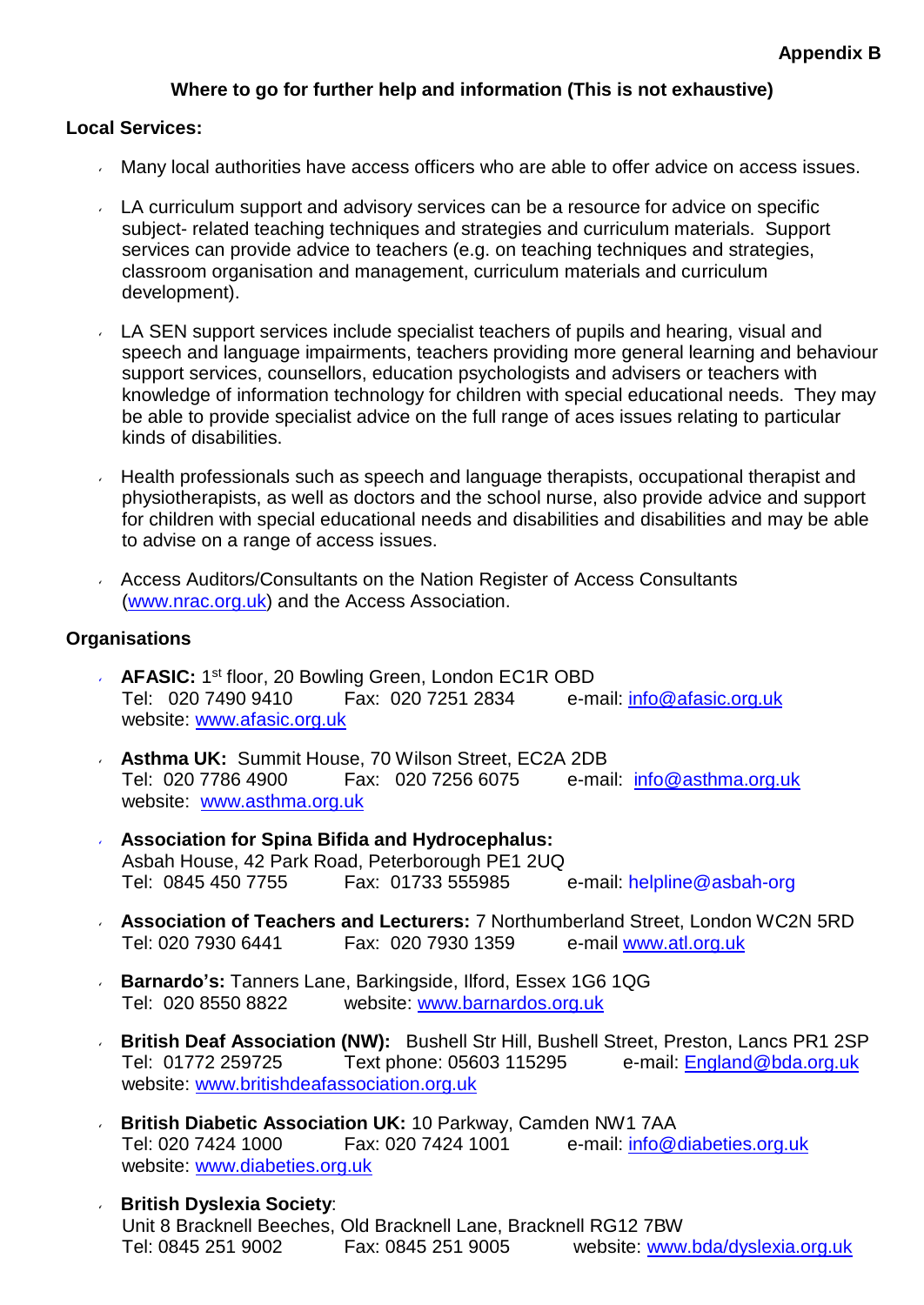- **British Epilepsy Association:** New Anstey House, Gate Way Drive, Yeadon, Leeds LS19 7XY<br>Tel: 01132 108800 Fax: 0113 391 0300 e-mail: ep e-mail: epilepsy.org.uk
- **Brittle Bone Society:** 30 Guthrie Street, Dundee DD1 5BS Tel: 01382 204446 Fax: 01382 206771 e-mail: **bbs@brittlebone.org**
- **Centre for Accessible Environments:** 70 Sth Lambeth Road, Vauxhall, London SW8 1RL Tel: 020 7840 0125 Fax: 020 7840 5811 e-mail: [info@cae.org.uk](mailto:info@cae.org.uk) website: [www.cae.org.uk](http://www.cae.org.uk/)
- **Centre for Studies on Inclusive Education:** Cold Harbour Lane, Frenchay, Bristol BS16<br>1QU Tel: 0117 328 4007 Fax: 0117 28 4005 e-mail: admin@csle-org.uk 1QU Tel: 0117 328 4007 Fax: 0117 28 4005 **w**ebsite: [www.inclusion.org.uk](http://www.inclusion.org.uk/)
- **Council for Disabled Children:** National Children's Bureau, 8 Wakley Street, London EC1V 7QE Tel: 020 7843 6000 Fax: 020 7278 9512 e-mail [websupport@ncb.org.uk](mailto:websupport@ncb.org.uk) website: [www.ncb.org.uk](http://www.ncb.org.uk/)
- **Cystic Fibrosis trust:** 11 London Road, Bromley, Kent BR1 1BY Tel: 020 8464 7211 Fax: 020 8313 0472 e-mail: [enquiries@cftrust.org.uk](mailto:enquiries@cftrust.org.uk) website: [www.cftrust.org.uk](http://www.cftrust.org.uk/)
- **Disability Living Foundation:** 380-384 Harrow Road London W9 2HU Tel: 020 7289 6111 Fax: 020 7266 2922 e-mail: [info@dlf.org.uk](mailto:info@dlf.org.uk) Helpline: 0845 130 9177 (This advice line is open from Mon – Fri 10 am – 4 pm) website: [www.dlf.org.uk](http://www.dlf.org.uk/)
- **Down's Syndrome Association:** Langdon Down Centre 2a Langdon Park Teddington TW11 9PS Tel: 0845 230 0372 Fax: 0845 230 0373 e-mail: [info@downs-syndrome.org.uk](mailto:info@downs-syndrome.org.uk) website: [www.downs-syndrome.org.uk](http://www.downs-syndrome.org.uk/)
- **Dyslexia Institute - Sheffield:** Broomhall 8-10 Broomhall Road, Sheffield S10 2DR Tel: 0114 281 5905 Fax: 114 249 1125 e-mail [Sheff@dyslexia-inst.org.uk](mailto:Sheff@dyslexia-inst.org.uk) website: [www.dyslexia-inst.org.uk](http://www.dyslexia-inst.org.uk/)
- **Dyspraxia Foundation:** 8 West Alley, Hitchin, Hertfordshire SC5 1EG Tel: 01462  $\mathbf{v}$ 454986 (10 am–1 pm) Fax: 01462 45505[2](mailto:dyspraxia@dyspraxiafoundation.org.uk) [email:dyspraxia@dyspraxiafoundation.org.uk](mailto:dyspraxia@dyspraxiafoundation.org.uk) website: [www.dyspraxiafoundation.org.uk](http://www.dyspraxiafoundation.org.uk/)
- **Haemophilia Society:** 1 st floor Petersham House, 57a Hatton Gardens, London EC1N 8JG Tel: 020 7831 1020 Fax: 020 7405 4824 e-mail: [info/@haemophilla.org.uk](mailto:info/@haemophilla.org.uk) website: haemophilia.org.uk
- **Headway National Head Injuries Association:** 7 King Edward Court, King Edward Street, Nottingham NG1 1EW Tel: 01159 240 800 Fax: 0115 958 4446 e-mail: [enquiries@headway.org.uk](mailto:enquiries@headway.org.uk) website: [www.headway.org.uk](http://www.headway.org.uk/)
- **ICAN:** Swakley Street, London EC1V 7QE Tel: 0845 225 4071 Fax: 0845 225 4072 e-mail: [info@ican.org.uk](mailto:info@ican.org.uk) website: [www.ican.org.uk](http://www.ican.org.uk/)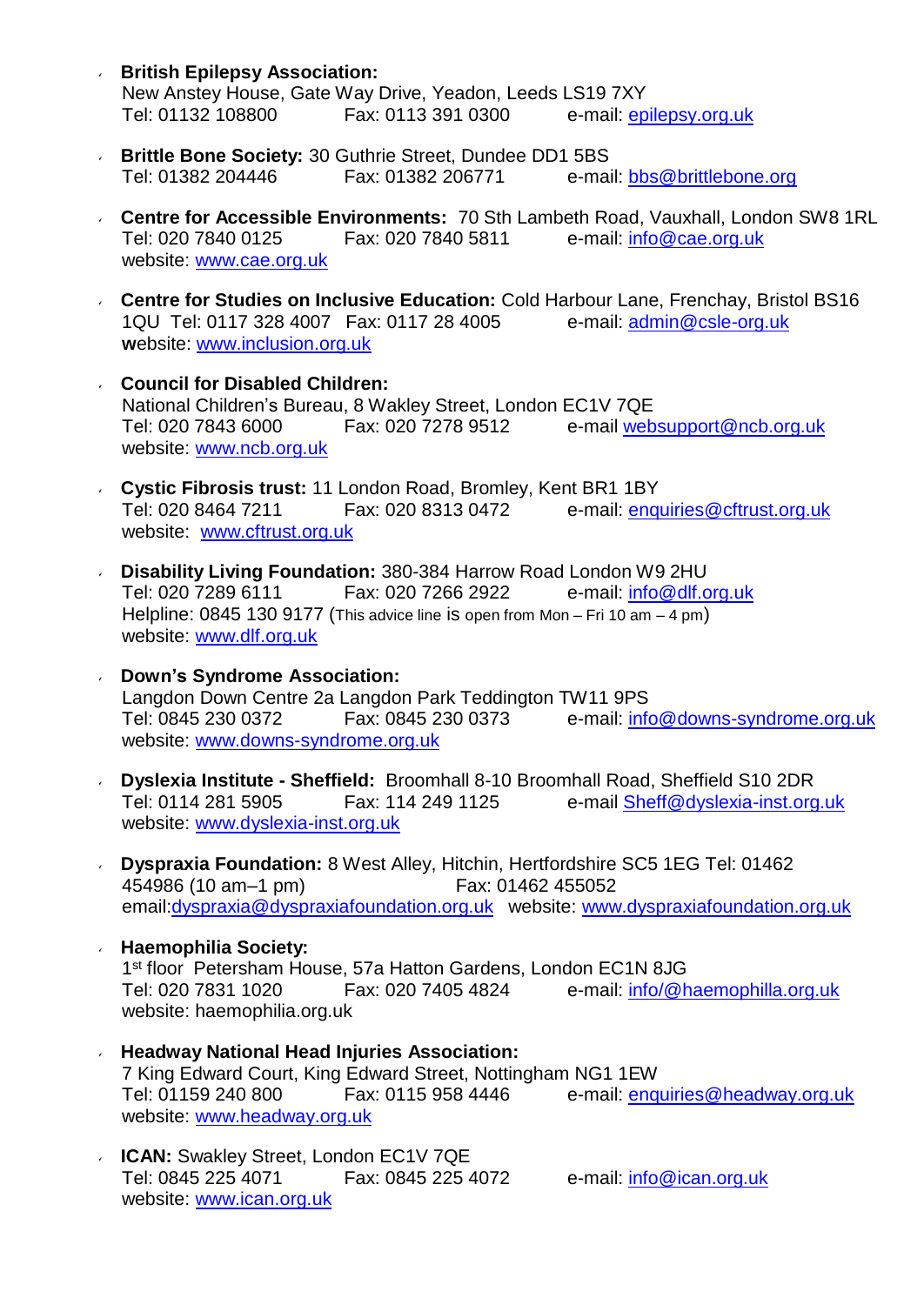- **Independent Schools Council:** St. Vincent House, 30 Orange Street, London WC2H 7HH Tel: 020 7766 7070 Fax: 020 7766 7071 e-mail: [info@iscis.uk.net](mailto:info@iscis.uk.net) website: [www.iscis.uk.net](http://www.iscis.uk.net/)
- **JMU Access Partnership:** 105 Judd Street, London WC1H 9NE Tel: 020 7391 2002 Fax: 020 7387 7109 website: [www.jmuacess.org.uk](http://www.jmuacess.org.uk/)

### **LOOK:**  $\sqrt{2}$

c/o Queen Alexander School, 49 Court Oak Road, Harbourne, Birmingham B17 9TG Tel: 01214 285038 Fax: 0121 427 9800 e-mail: [office@look-uk.org](mailto:office@look-uk.org) website: [www.look-uk.org](http://www.look-uk.org/)

- **MENCAP:** 117-123 Golden Lane, London, EC1Y 0RT<br>Tel: 020 7454 0454 Fax: 020 7608 3254 6 Tel: 020 7454 0454 Fax: 020 7608 3254 e-mail: [information@mencap.org.uk](mailto:information@mencap.org.uk) website: [www.mencaop.org.uk](http://www.mencaop.org.uk/)
- **Motability:** City Gate House, 22 Southwark, Bridge Road Tel: 0845 456 4566 website: [www.motability.co.uk](http://www.motability.co.uk/)
- **National Association for Special Educational Needs (NASEN):** 4/5 Amber Business Village, Amber Close, Amington, Tamworth, Staffs B77 4RP Tel: 01827 311500 Fax: 01827 313005 e-mail: welcome@{nasen.org.uk website: [www.nasen.org.uk](http://www.nasen.org.uk/)
- **National Association of Head Teachers:** 1 Heath Square, Boltro Road, Haywards Heath, West Sussex, RH16 1BL Tel: 01444 472472
- **National Partnership Network**: 8 Wakley Street, London, EC1V 7QE Tel: 0207 843 6058 e-mail: [nppn@ncb.org.uk](mailto:nppn@ncb.org.uk)
- **National Autistic Society**: 393 City Road, London EC1V 1NG Tel: 020 7833 2299 Fax: 020 7833 9666 e-mail: [nas@nas.org.uk](mailto:nas@nas.org.uk) website: [www.nas.org.uk](http://www.nas.org.uk/)
- **NASUWT:** Education Centre, Rose Hill, Rednal, Birmingham, B45 8RS Tel: 0121 453 6150 website: [www.nasuwt.org.uk](http://www.nasuwt.org.uk/)
- **National Blind Children's Society:** 2<sup>nd</sup> Floor Shawton House, 792 Hagley Road, Quinton, Birmingham, B68 0PJ Tel: 01278 764770 Fax: 0121 421 4764 e-mail: [enquiries@nbcs.org.uk](mailto:enquiries@nbcs.org.uk) website: [www.nbcs.org.uk](http://www.nbcs.org.uk/)
- **National Deaf Children's Society**: 15 Dufferin Street, London, EC1Y 8UR Tel: 0207490 8656 Fax: 020 7251 5020 e-mail: [ndcs@ndcs.org.uk](mailto:ndcs@ndcs.org.uk) website: [www.ndcs.org.uk](http://www.ndcs.org.uk/)
- **National Exzema Society:** Hill House, Highgate Hill, London N19 5NA Tel: 08702 413604 Fax: 020 7281 6395 website: [www.eczema.org](http://www.eczema.org/)
- **National Federation of the Blind of the UK:** Sir John Wilson House, 215 Kirkgate, Wakefield, West Yorkshire WF1 1JG Tel: 01924 291313 Fax: 01924 200244 e-mail: [nfbuk@lobalnet.co.uk](mailto:nfbuk@lobalnet.co.uk) website: [www.nfbuk.org.](http://www.nfbuk.org/)